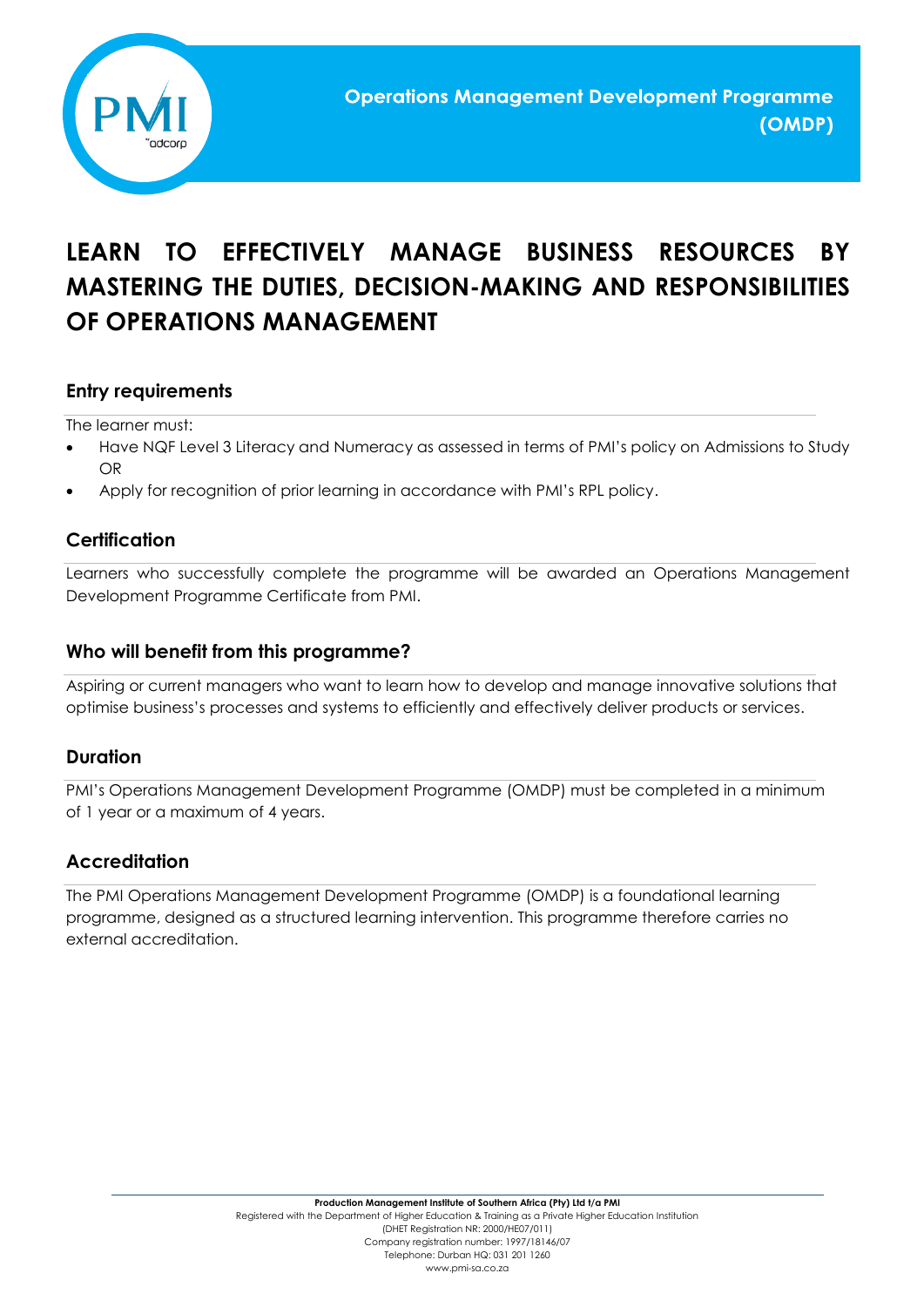

# **Modules covered**

#### **Mathematical Skills is a compulsory module plus 6 additional modules**

| <b>First Line Management</b>                                                                                                                                                                                                                                                                                                                                                                                                                                                                                                                                                                                                     | <b>Total Quality Skills</b>                                                                                                                                                                                                                                                                                                                                                                                                                                                                                                                                                                                                                                                                                                                           |
|----------------------------------------------------------------------------------------------------------------------------------------------------------------------------------------------------------------------------------------------------------------------------------------------------------------------------------------------------------------------------------------------------------------------------------------------------------------------------------------------------------------------------------------------------------------------------------------------------------------------------------|-------------------------------------------------------------------------------------------------------------------------------------------------------------------------------------------------------------------------------------------------------------------------------------------------------------------------------------------------------------------------------------------------------------------------------------------------------------------------------------------------------------------------------------------------------------------------------------------------------------------------------------------------------------------------------------------------------------------------------------------------------|
| Management defined<br>$\bullet$<br>Management skills<br>$\bullet$<br>Workplace components and resources<br>$\bullet$<br>The role and functions of a First Line Manager<br>$\bullet$<br>The importance of planning and organising<br>$\bullet$<br>for the First Line Manager<br>Delegation, authority and power<br>$\bullet$<br>Leadership and motivation<br>$\bullet$<br>Communication - interpersonal and<br>$\bullet$<br>organisational<br>The importance of control<br>$\bullet$<br>Identifying, building and coordinating<br>$\bullet$<br>workplace synergy<br>How to become an effective First Line<br>$\bullet$<br>Manager | The need for Total Quality Management<br>$\bullet$<br><b>Total Quality Management philosophies</b><br>$\bullet$<br>Why it is important to know what quality<br>$\bullet$<br>costs?<br>Quality audits and the role played by the<br>$\bullet$<br>auditor<br>Why an organisation should have a<br>$\bullet$<br>mission statement?<br>Service as a competitive weapon<br>$\bullet$<br>The Decision Making process<br>$\bullet$<br>Performance Appraisal and effective<br>$\bullet$<br>implementation<br>Teamwork and its relationship to Total<br>$\bullet$<br><b>Quality Management</b><br>Traditional and future quality control tools<br>$\bullet$<br>Introduction to Statistical Quality Control<br>$\bullet$<br>and Process Improvement methodology |
| <b>Mathematical Skills</b>                                                                                                                                                                                                                                                                                                                                                                                                                                                                                                                                                                                                       | <b>Logistics Skills</b>                                                                                                                                                                                                                                                                                                                                                                                                                                                                                                                                                                                                                                                                                                                               |
| The basic rules of mathematics<br>$\bullet$<br>Fractions<br>$\bullet$<br>Measurements of perimeters and areas<br>$\bullet$<br>The theorem of Pythagoras<br>$\bullet$<br>Products and factorisation<br>$\bullet$<br>Algebraic fractions and equations<br>٠<br>Solving word problems<br>$\bullet$<br>The Cartesian Coordinate System                                                                                                                                                                                                                                                                                               | The Logistics Supply Chain<br>$\bullet$<br>Principles of Logistics Management<br>$\bullet$<br>The role of Purchasing<br>$\bullet$<br>Inventory management defined<br>$\bullet$<br>Storage and warehousing<br>$\bullet$<br>Materials handling and storage<br>$\bullet$<br>Transport and distribution<br>$\bullet$<br>Layout and construction of buildings and<br>$\bullet$<br>storage areas<br>Information and information systems<br>$\bullet$<br>Stores accounting<br>$\bullet$<br>Safety, security and housekeeping<br>$\bullet$                                                                                                                                                                                                                    |
| <b>Business Skills</b>                                                                                                                                                                                                                                                                                                                                                                                                                                                                                                                                                                                                           | <b>Production Skills</b>                                                                                                                                                                                                                                                                                                                                                                                                                                                                                                                                                                                                                                                                                                                              |
| Introduction to Business Management<br>$\bullet$<br>The role of the finance function in business<br>$\bullet$<br>Measurement of business performance<br>Essentials of the income statement<br>Introduction to the balance sheet<br>Difference between the income statement<br>and cash flow<br>Introduction to budgeting and cost control                                                                                                                                                                                                                                                                                        | Viewing the production environment in<br>$\bullet$<br>terms of structures and functions required<br>for production<br>Producing and procuring production<br>$\bullet$<br>information<br>Administering functions within production<br>$\bullet$<br>Interactive processes in production<br>$\bullet$<br>Evaluating and maintaining production<br>$\bullet$<br>performance                                                                                                                                                                                                                                                                                                                                                                               |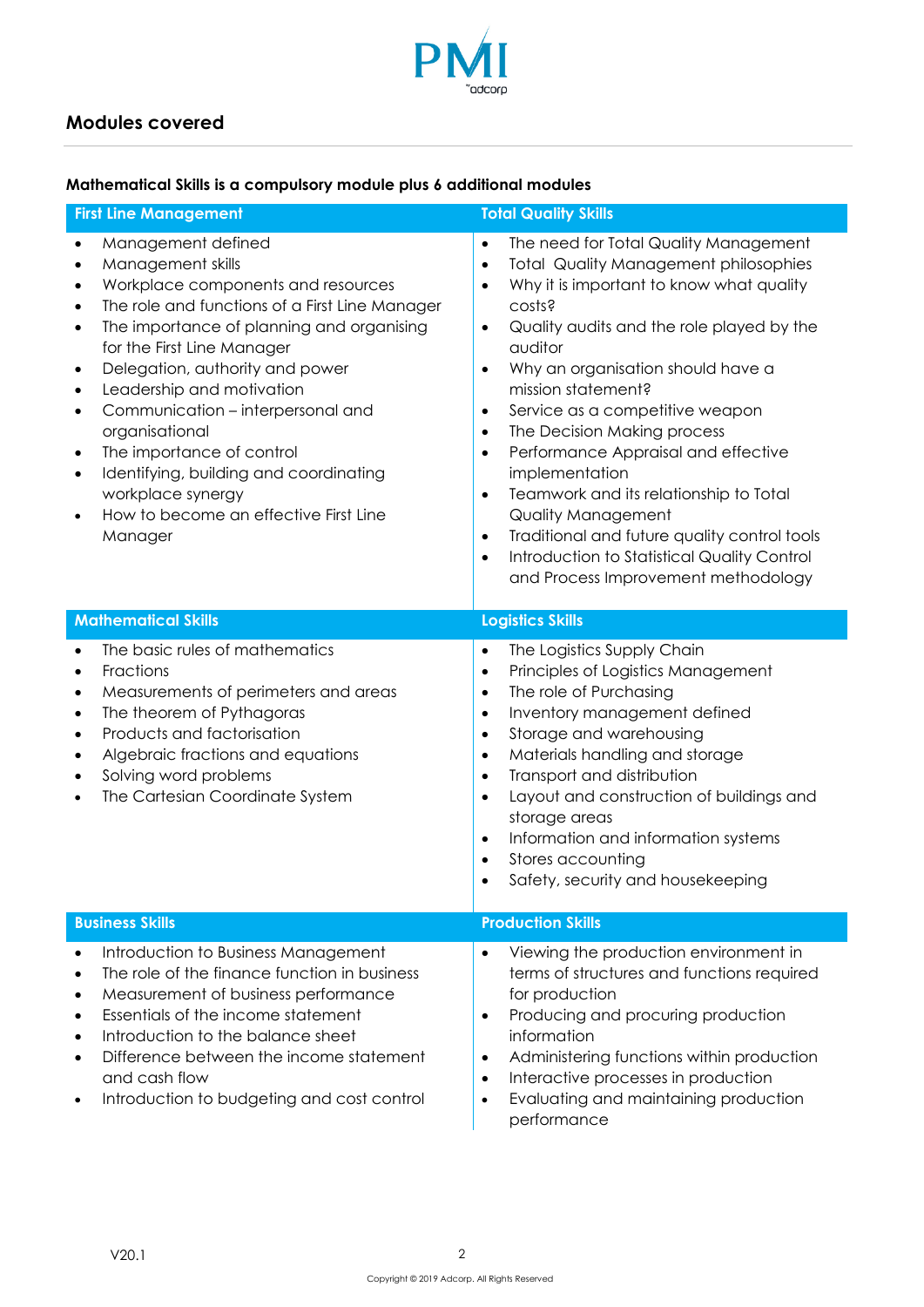

| <b>Productivity and Work Study</b>                                                                                                                                                                                                                                                                                                                                                                                                                                                                                                                                                              | <b>Human Resource Management Skills</b>                                                                                                                                                                                                                                                                                                                                                                             |
|-------------------------------------------------------------------------------------------------------------------------------------------------------------------------------------------------------------------------------------------------------------------------------------------------------------------------------------------------------------------------------------------------------------------------------------------------------------------------------------------------------------------------------------------------------------------------------------------------|---------------------------------------------------------------------------------------------------------------------------------------------------------------------------------------------------------------------------------------------------------------------------------------------------------------------------------------------------------------------------------------------------------------------|
| The job, job design and labour specialisation<br>Productivity measurement and<br>$\bullet$<br>competitiveness<br>The work environment (5 S's, noise,<br>$\bullet$<br>illumination, temperature and human factor<br>engineering)<br>Introduction to work study and techniques<br>$\bullet$<br>Method study and operational analysis<br>٠<br>Ergonomics and the work environment<br>Work measurement, including time study and<br>work sampling                                                                                                                                                   | Introduction to management<br>$\bullet$<br>Human Resource Management defined<br>$\bullet$<br>The provision of human resources,<br>$\bullet$<br>including human resources planning,<br>recruitment, selection,<br>placement and induction within the<br>$\bullet$<br>purchasing function<br>Human Resources maintenance and<br>$\bullet$<br>evaluation<br>Human Resources development and<br>$\bullet$<br>motivation |
| <b>Quality Tools and Concepts</b>                                                                                                                                                                                                                                                                                                                                                                                                                                                                                                                                                               | <b>Statistical Quality and Process Control</b>                                                                                                                                                                                                                                                                                                                                                                      |
| The importance of quality and the need to go<br>beyond the status quo<br>Charting a process<br>٠<br>Pinpointing critical areas for quality<br>$\bullet$<br>improvement<br>The causes of poor quality<br>$\bullet$<br>How to determine defects<br>$\bullet$<br>Collection of data on quantity and type of<br>$\bullet$<br>defect<br>Theories regarding cause and effect<br>٠<br>relationships<br>How to test changes over a period of time<br>٠<br>Reduce the cost of poor quality and improve<br>٠<br>the effectiveness of quality expenditure<br>The importance of statistical process control | Introduction to Total Quality<br>$\bullet$<br>Management (TQM) and basic quality<br>tools<br><b>Basic statistical concepts</b><br>$\bullet$<br>Sampling and reliability of data<br>$\bullet$<br>Quality and Process Control charts<br>$\bullet$<br>Process capability studies<br>$\bullet$<br>Analysis and reporting of results<br>$\bullet$<br>Quality and process improvement<br>$\bullet$                        |
| <b>Handling Discipline</b>                                                                                                                                                                                                                                                                                                                                                                                                                                                                                                                                                                      | <b>Introduction to Information Technology</b>                                                                                                                                                                                                                                                                                                                                                                       |
| Rights of the employee and the employer<br>Legal principles<br>The law of unfair dismissal<br>Disciplinary codes, the process and<br>approaches<br>The difference between Misconduct and Poor<br>٠<br>Performance<br><b>Types of Misconduct</b><br>The Grievance procedure<br>Investigation of an allegation<br>The role players in the disciplinary process<br>The Disciplinary hearing and Appeal<br>procedure                                                                                                                                                                                | How to understand the computer and<br>$\bullet$<br>get started<br>Applying the various settings and how to<br>$\bullet$<br>use basic MS Office functions                                                                                                                                                                                                                                                            |